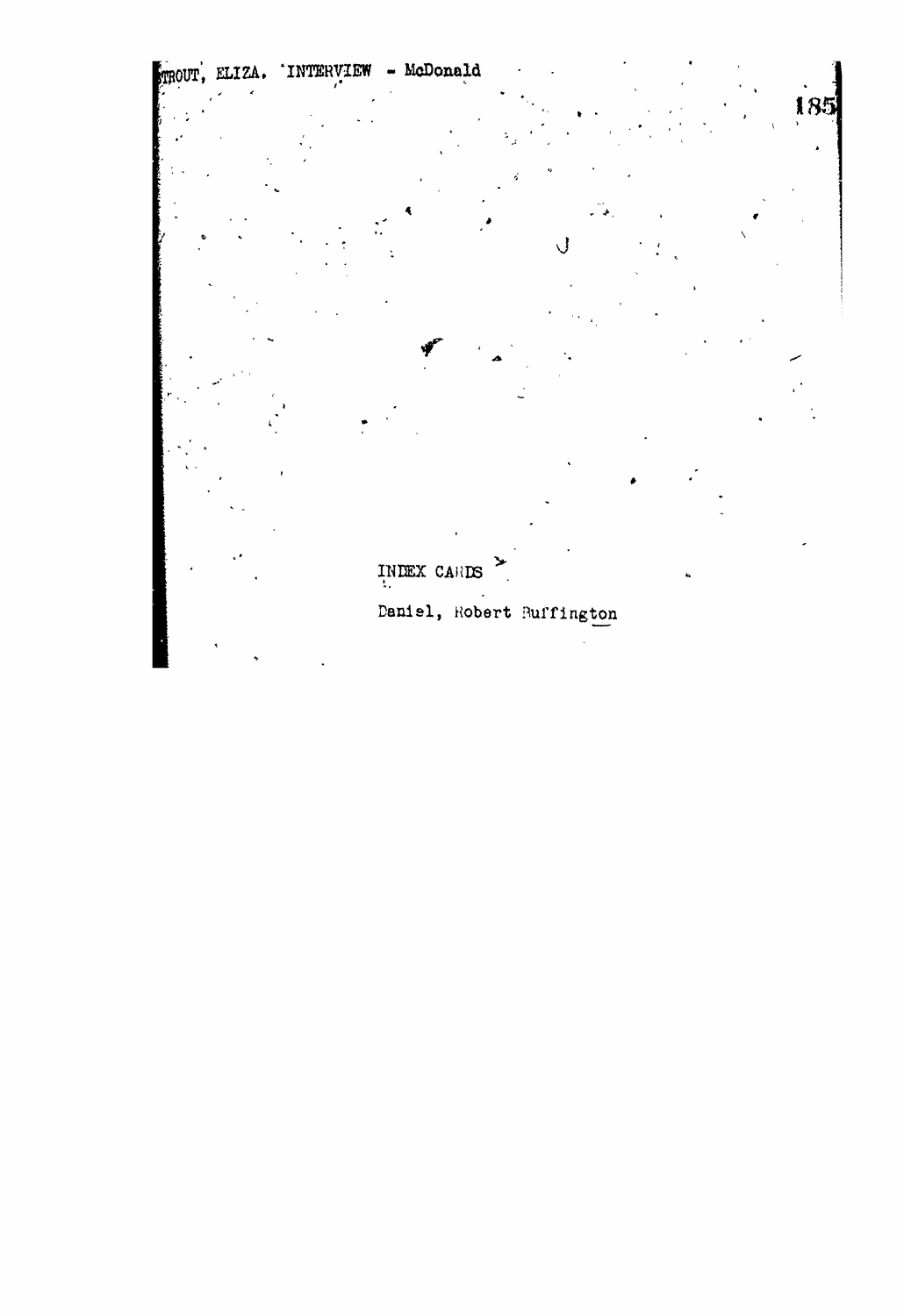Chauncey Q. Moore, Supervisor. Indian-Pioneer History, S-149

Elizabeth McDonald Field Worker .

Interview:

February 10, 1937

McDONA

Mrs. Eliza Strout

Eliza Strout, 208 South Scraper Street, Vinita, Okla. is among the few old Cherokee women whoter living today. She was; born near Mayesville. arkansas, in the Cherokee Mation, before the Civil War and, according to the best information available, she is around eighty years old. She was the youngest daughter of Robert Buffington Daniel and Ann (Taylor) Daniel. To this union eight children were born, all of whom arq.deceased. They are; Cce, Richard'Taylor, John Walker, Fannie, Tommy Fox, Susie, Robert Johnson and Eliza.

STROUK, ELIZA ... MYERVIE..

Robert Daniel was a yery prominent man among his people and held **• ' • ' £ '** many offices of trust, being assistant chief of the Cherokees at the tipe of his death.

Out of the eight children born to Robert B. Daniel, only one-grandchild is living." He is Ross Daniel, Indian field clerk at Tahlequah, who is a son of the oldest child, Oce Daniel.

Eliza Daniel was married to Fred'W, Strout and to this union no children were born. Mr. and Mrs. Strout built their first home at 116 South First Street in Vinita and the house still stands where it was built and is among the oldest residences in Vinita.

after allottment of land. Mr. and Mrs. Strout moved to their allottment which practically joins the town on the southeast, where they lived until Lr. Strout died in October, 1909. After his death, Mrs. Strout sold the farm to John C. Starr and bought her present home on South Scraper Street, where she *f*<br> $\frac{1}{2}$  *r and dinee* raided constantly ever since.

I86 -